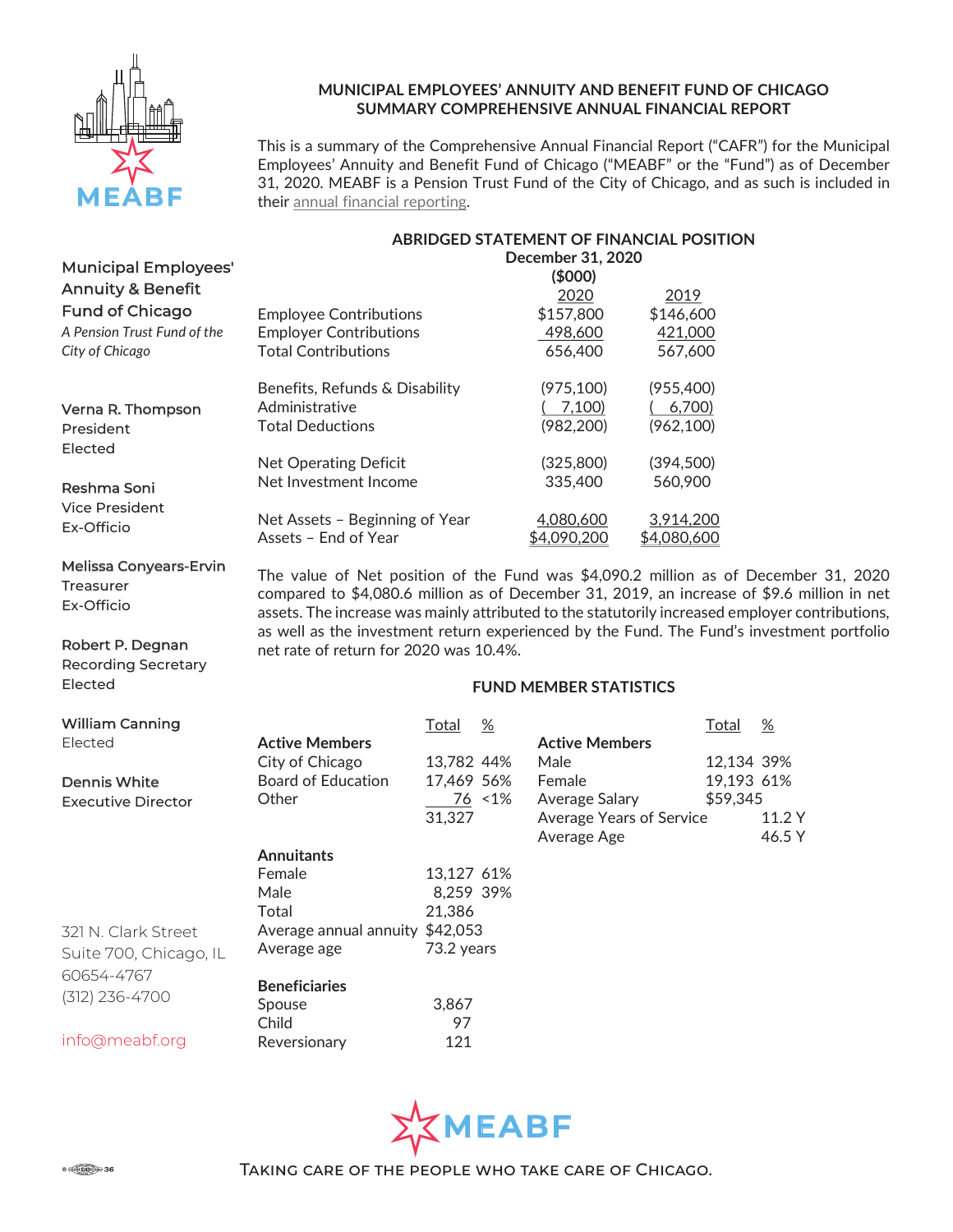# Summary of Key Valuation Results - Pension

|                                                                        | 2021             | 2020              |
|------------------------------------------------------------------------|------------------|-------------------|
| Contributions for plan year beginning January 1:                       |                  |                   |
| Actuarially determined contribution requirement                        | \$1,218,360,892  | \$1,167,153,830   |
| Expected employer contributions                                        | 576,000,000      | 499,000,000       |
| Actual employer contributions*                                         |                  | 498,598,904       |
| Funding elements for plan year beginning January 1:                    |                  |                   |
| Actuarial value of assets                                              | 3,977,037,893    | 4,012,852,196     |
| Actuarial accrued liability                                            | 17,814,812,242   | 17,260,356,470    |
| Unfunded actuarial accrued liability on an actuarial value basis       | 13,837,774,349   | 13,247,504,274    |
| Funded ratio on an actuarial value basis                               | 22.32%           | 23.25%            |
| GASB information as of December 31 of the prior year:                  |                  |                   |
| Long-term expected rate of return                                      | 7.00%            | 7.00%             |
| Municipal bond index                                                   | 2.12%            | 2.74%             |
| Single equivalent discount rate                                        | 7.00%            | 7.00%             |
| Total pension liability                                                | \$17,814,812,242 | \$17,260,356,470  |
| Plan fiduciary net position                                            | 4,090,239,084    | 4,080,642,490     |
| Net pension liability                                                  | 13,724,573,158   | 13, 179, 713, 980 |
| Plan fiduciary net position as a percentage of total pension liability | 22.96%           | 23.64%            |

 \$60,000,000 of the 2020 contribution requirement was paid in July 2020. \*Receivable amount to be paid the following year. \$438,598,904 is a receivable amount to be paid the following year,

| Funding elements for plan year beginning January 1:                          |              |              |
|------------------------------------------------------------------------------|--------------|--------------|
| Employer normal cost, including administrative expenses, adjusted for timing | \$176,888    | \$282.294    |
| Fair value of assets                                                         |              |              |
| Actuarial value of assets                                                    |              |              |
| Actuarial accrued liability                                                  | \$32,414,697 | \$35,938,912 |
| Unfunded actuarial accrued liability on an actuarial value basis             | \$32,414,697 | \$35,938,912 |
| Funded ratio on an actuarial value basis                                     | $0.0\%$      | $0.0\%$      |
| GASB information as of December 31 of the prior year:                        |              |              |
| Discount rate                                                                | 2.12%        | 2.74%        |
| Total OPEB liability                                                         | \$32,414,697 | \$35,938,912 |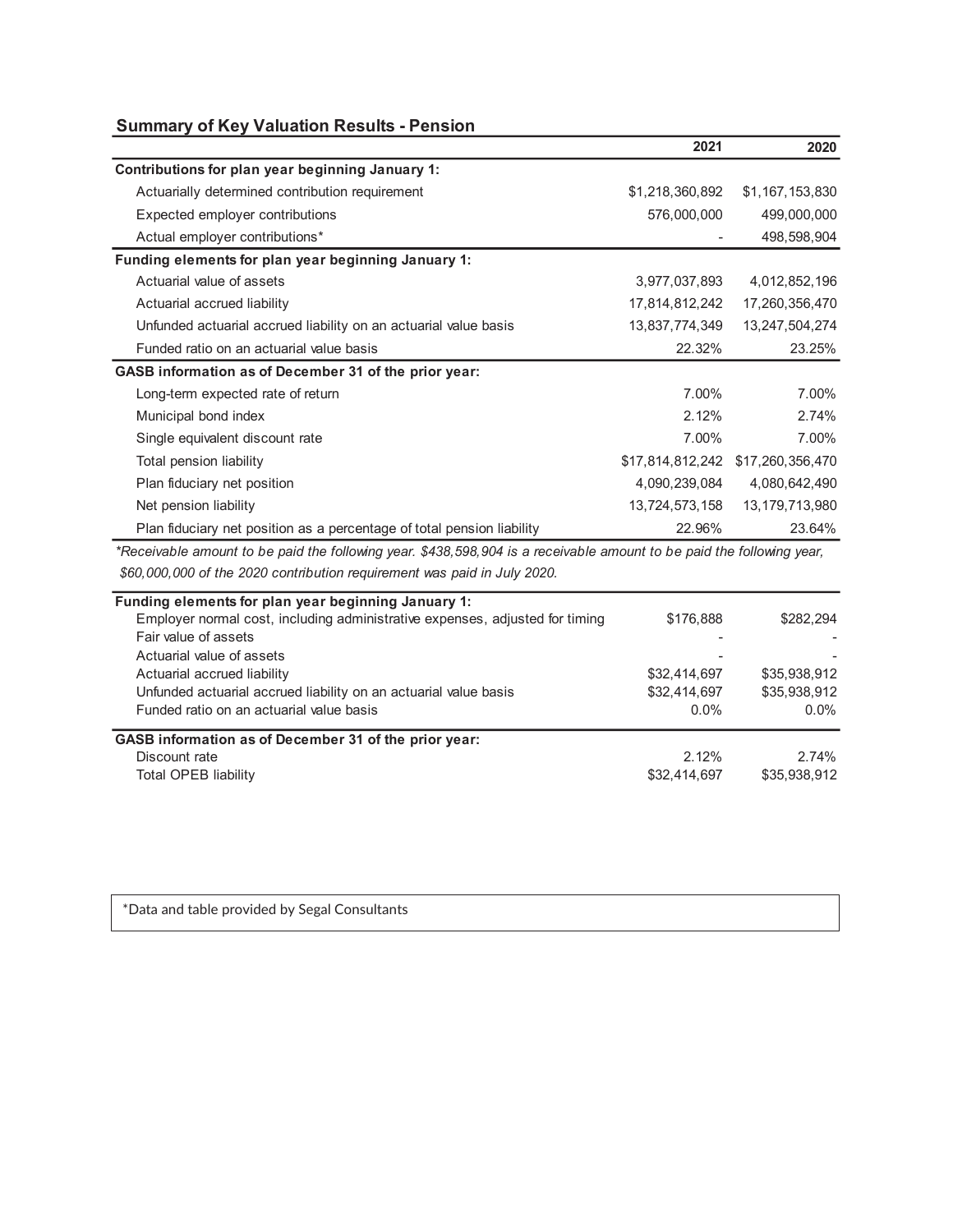# 2020 SUMMARY LEGISLATIVE OVERVIEW

The MEABF of Chicago was created in 1921 by the Illinois General Assembly. MEABF is a pension trust fund of the City of Chicago and is administered under Chapter 40, Act 5, Article 1, 8 and 20 of the Illinois Compiled Statutes (Statutes). The Fund is a defined benefit single employer Fund that was established in 1921 by the Illinois State legislature, which is the governing body that sets benefit levels, as well as employee and employer contribution levels for financing the Fund.

The following legislative changes, enacted in 2020, affected the operations of the Fund and the rights of its membership:

# Public Act 101-0640 (SB 2135)

- Approved and effective June 12, 2020
- Provides the following provisions that may be enacted by the government due to the COVID-19 pandemic:
	- Meetings subject to the Open Meetings Act can be conducted by audio or video conference without a quorum of the members physically present under certain conditions
	- No public entity will be considered in violation of this Act for failure to respond to a request between March 10, 2020 and June 1, 2020, as long as the entity responds within 30 days of the effective date of this Act
	- The deadlines for filing statements of economic interest on or after March 17. 2020 are suspended until August 1, 2020
	- Allows for notaries and witnesses to perform their duties using two-way audio-video communication technology that allows video and audio interaction between the individual signing the document, the witness, and the notary public

# Public Act 101-0642 (SB 1863)

- Approved and effective June 16, 2020
- Creates the Conduct of the 2020 General Election Article in the Code
- Establishes November 3, 2020, as a State holiday to be known as General Election Day to be observed throughout the state
- Provides that all government offices shall be closed unless said office is being used for election day services or as a polling place
- Also provides for changes to the following: vote by mail, first time voters, the public dissemination of information, early voting, election judges, additional duties of election authorities, and 2020 county party conventions

\*Legislative Overview provided by Segal Consultants

### 2020 SUMMARY INVESTMENT OVERVIEW

Following a strong market in 2019, the Market experienced a sharp decline in the  $1<sup>st</sup>$  quarter of 2020, then recovered in the remainder of the year as governments issued stimulus payments to citizens and businesses, and later in the year, vaccine approval was finalized for emergency use in developed nations. Private Equity led all major broad asset classes for the year (33.6%). Public equities were led by the US market (20.8%) with growth significantly outperforming value for the year, followed by emerging markets (18.3%), and international developed markets (7.8%). The Bond market also provided a robust performance, with broad core fixed income (7.5%), high yield (7.1%), and bank loans (2.8%) benefitting from decreasing interest rates.

The Fund's investment portfolio generated a 10.4% return, net-of fees. The underperformance was due to value allocations, and manager underperformance. Major contributors to the return were International Equity (14.0%), outperformed its benchmark MSCI ACWI ex US IMI Index (11.1%). Hedged Equity asset classes (8.5%) outperformed the HFRX Equity Hedge Index (4.6%). Detractors to the underperformance against its benchmark were the overall Fixed Income asset class (5.8%) underperforming its benchmark Barclays Cap Aggregate Bond Index (7.5%) due to the bank loan allocation, performance from our Domestic Equity (18.4%) versus Wilshire 5000 Index (20.8%) due to the portfolio's value bias, Real Estate (1.0%) versus NCREIF Property Index (1.6%), and Private Equity (26.5%) vs Cambridge Associates Private Equity Index (33.6%).

In 2020, the Fund initiated and completed one search for an international small cap equity mandate to provide downside protection and overall diversification. The new mandate was funded in March 2021, through redemptions from incumbent international small cap equity managers, and equally split between two international small cap equity managers.